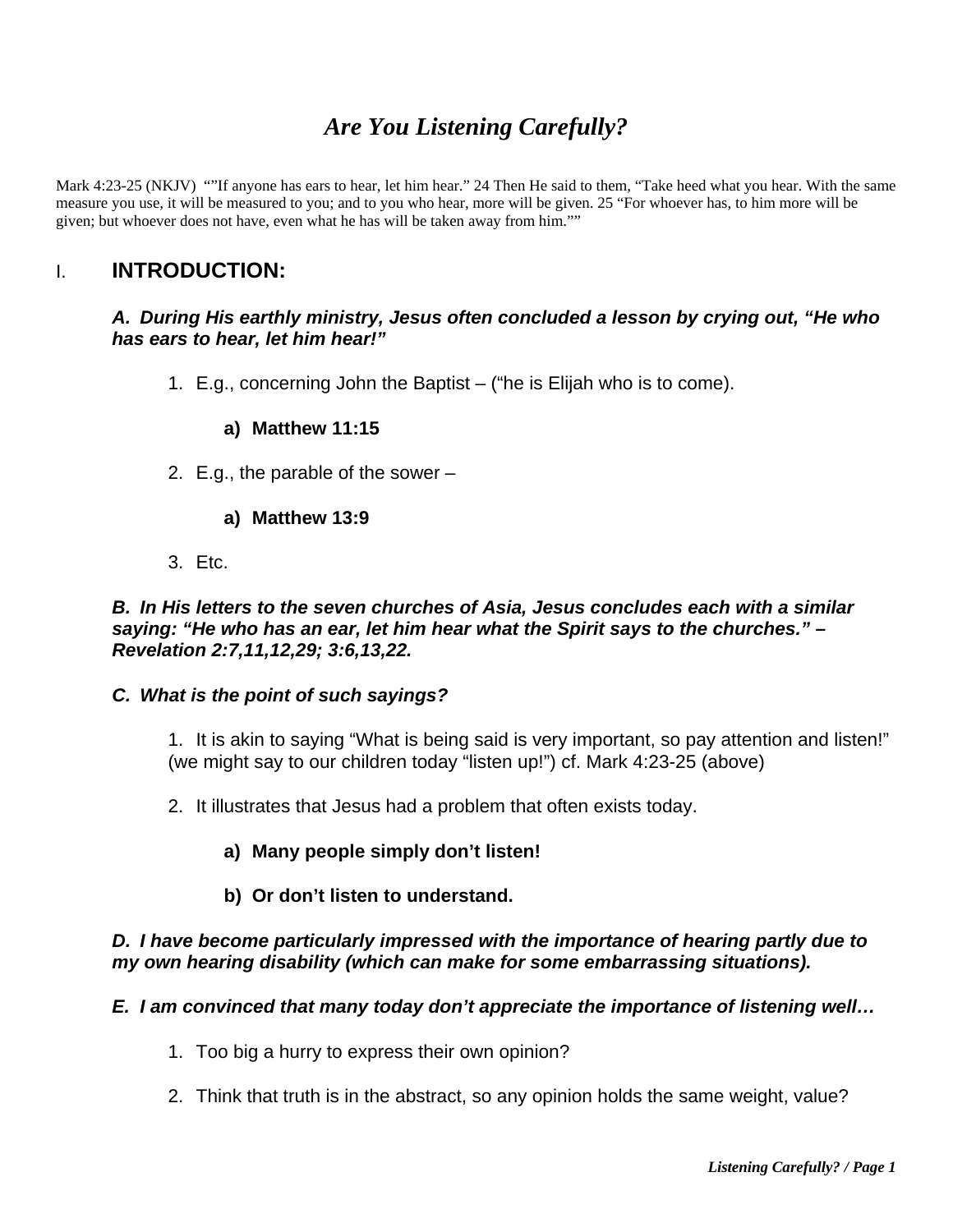- 3. Simply don't care?
- 4. But the problem concerned Jesus…
- 5. So, I believe it is appropriate to ask, "Are you listening carefully?
- 6. It might be profitable to begin by pointing out the types of listeners…

# II. **THREE "TYPES" OF LISTENERS**

# *A. THE "DULL OF HEARING"…*

- 1. Some of the Hebrew Christians were like this
	- **a) Hebrews 5:11**

#### **b) Note that when a person has this problem, it is hard for others to explain things to them!**

#### **c) The fault is not with the "subject" material, nor the "presenter," but with the "listener"!**

2. Isaiah wrote of such people (Isaiah 6:9-10?), and Jesus applied it to many in His day.

- **a) Matthew 13:13-15**
- **b) People are this way because they are DULL OF HEART!**
- **c) This prevents them from:** 
	- (1) Understanding God's truth.
	- (2) Turning from sin to God
	- (3) And being healed (saved) by God!
	- (4) Who would WANT to be this kind of listener?

# *B. There are those with "itching ears"…*

1. Paul describes these…

#### **a) 2 Timothy 4:3-4**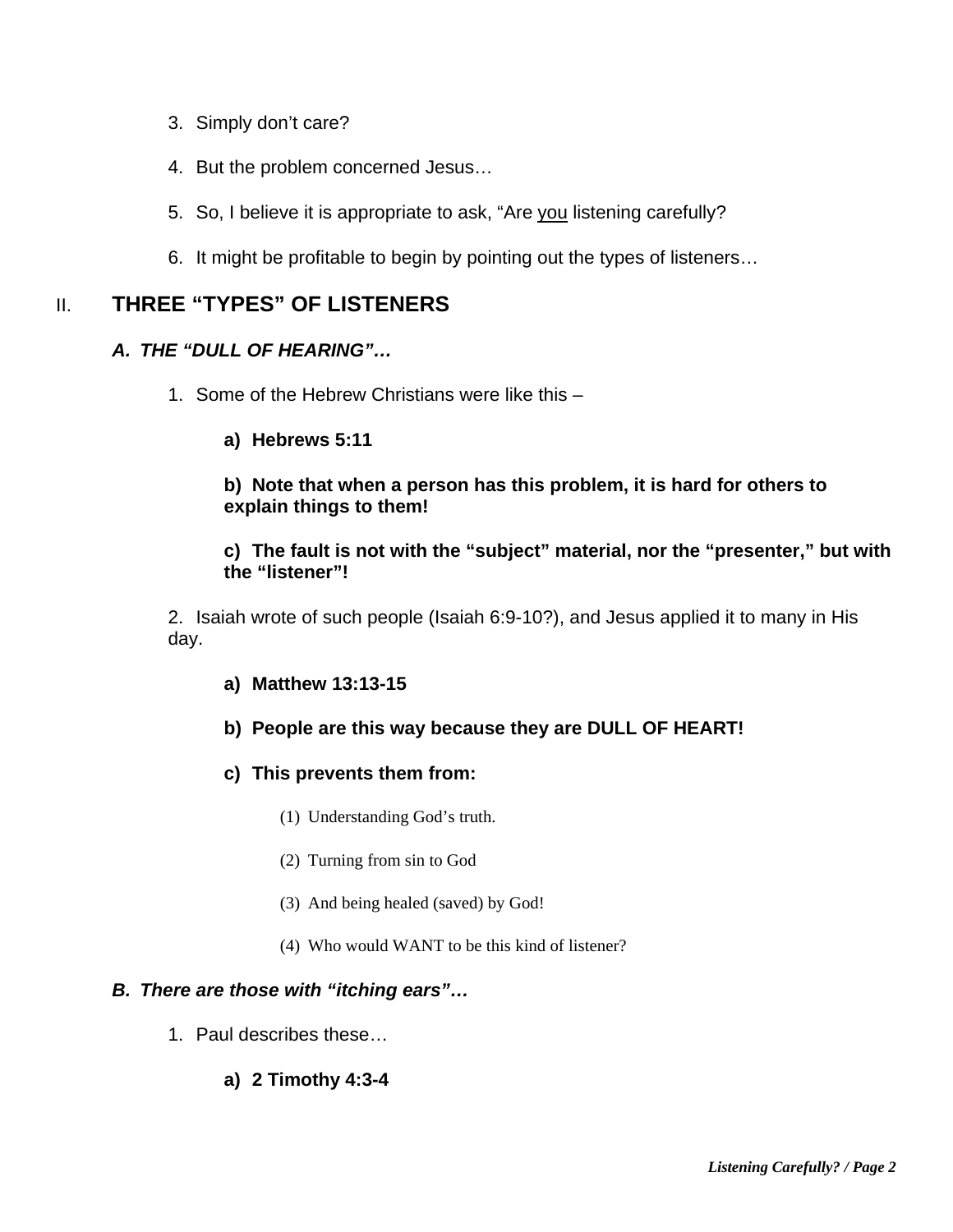2. Such people listen only to that which is pleasing to them…

# **a) So they don't like "sound doctrine" (which often requires the kind of preaching mentioned in 2 Timothy 4:2…**

(1) 2 Timothy 4:2

#### **b) They will find the teachers they want…but then they turn from the truth to "fables"**

(1) "fables" from *muthos "a tale, myth, or fiction"*

#### **c) People today are often afflicted with this hearing problem (and at the same time self-deceived** *"I want the truth")*

#### *C. Those who hear with a "Noble and good heart"…*

1. Jesus spoke of these…

#### **a) Luke 8:15**

- 2. The Bereans were listeners of this kind.
	- **a) Acts 17:11**
	- **b) They were "fair-minded" (NKJV), thus willing to give Paul a fair hearing.**

#### **c) It showed in how they "received" (or listened to) the word: "with all readiness."**

(1) We should all be this kind of listener!

*(a) But why?* 

# III. **WHY GOOD LISTENING IS IMPORTANT**

#### *A. It is essential to "blessedness"*

- 1. Matthew 13:16-17
- 2. For those willing to listen properly, there are wonderful things to learn.

3. Many things which great people (such as Abraham, Moses, David, Daniel, etc.) did not have the opportunity to learn.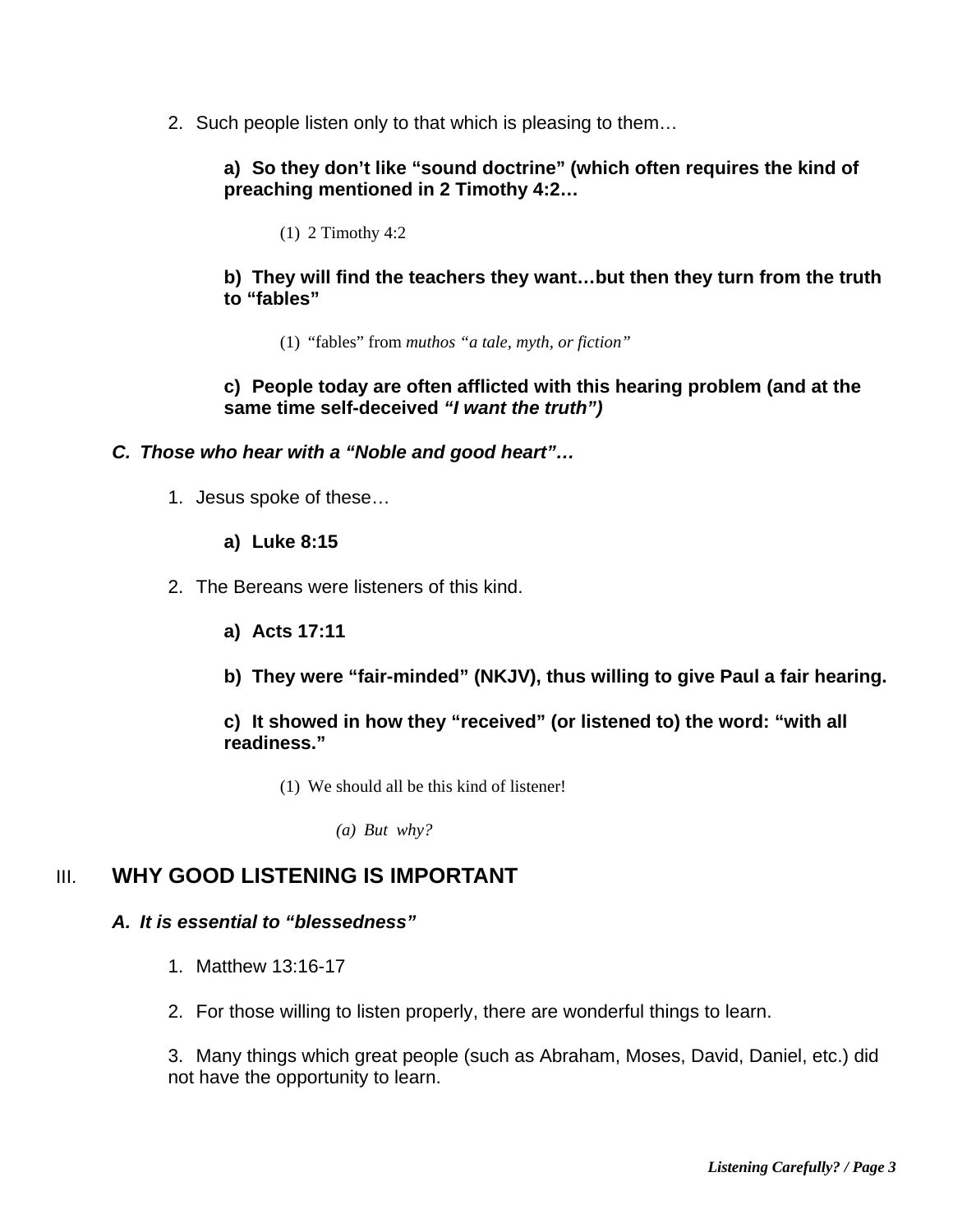4. Things pertaining to wonderful blessings that are now available in Jesus Christ!

# **a) Cf. Ephesians 1:3**

5. We will miss out on these blessings if we do not listen carefully!

# *B. It is essential to saving "Faith" – Romans 10:17.*

1. God has ordained that we be saved through faith in Jesus Christ –

# **a) Romans 1:16-17**

2. However, such faith comes through the proclamation of the gospel, often involving our listening to a preacher –

#### **a) Romans 10:14**

#### **b) Romans 10:17**

3. While one can certainly gain faith through reading God's Word (John 20:30-31) the fact remains that most are dependent upon what they first hear proclaimed.

**a) One reason faith is often lacking is because people simply are not good listeners.** 

# **b) They miss the evidence in God's Word which produces faith!**

4. Does your "listening" hinder the development of your faith?

#### *C. It is essential to "bearing fruit"*

1. Luke 8:15

2. In the parable of the sower, the only kind of soil (heart) capable of bearing fruit was the one which listened properly.

3. That is because bearing fruit come from "understanding" the grace of God.

# **a) Cf. Colossians 1:6**

(1) Note that the gospel was bearing fruit in the Colossians…

(2) But that was "since the day you heard and knew ("understood", NAS) the grace of God in truth;"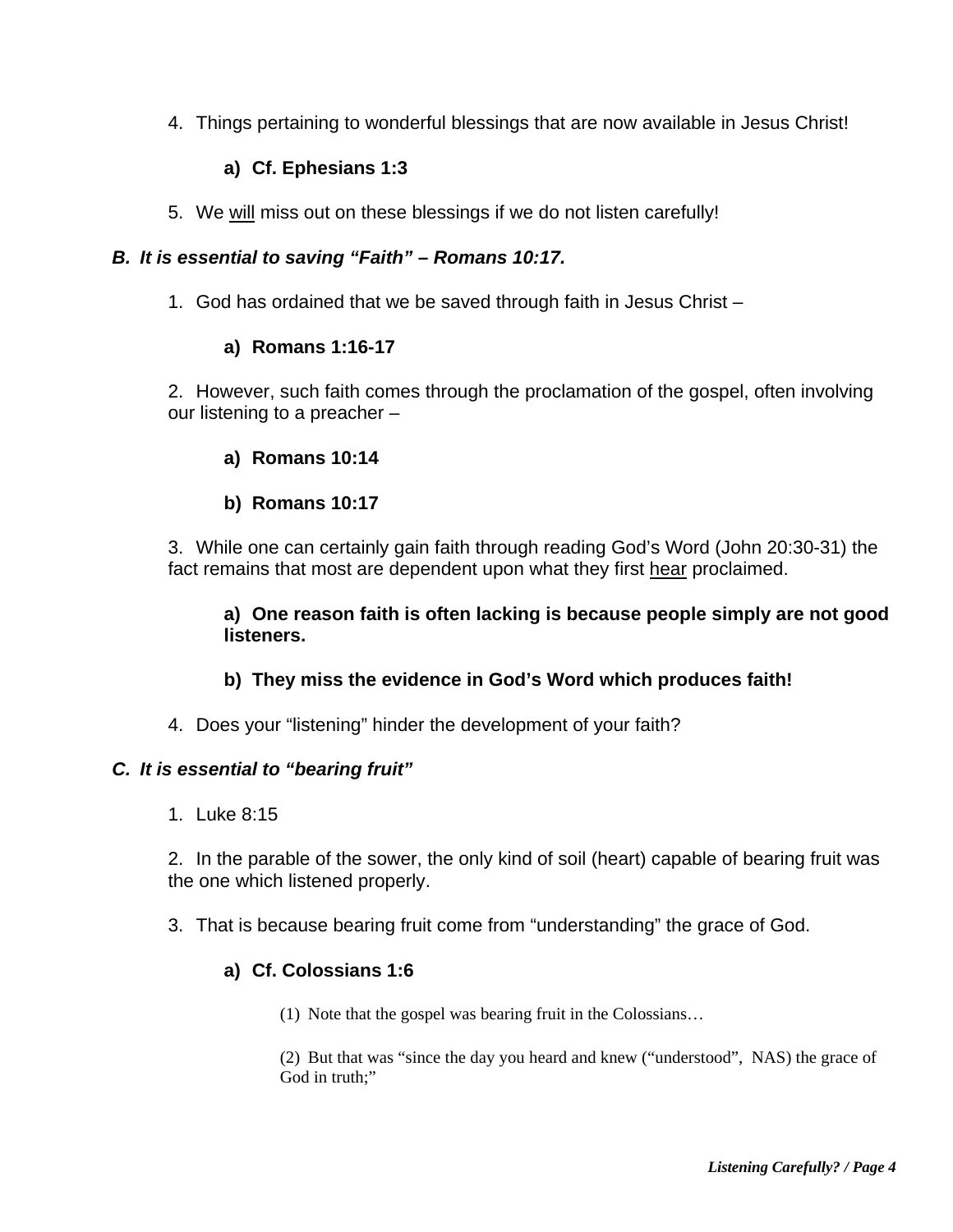4. Only by listening well can we "understand" God's grace, and be thus motivated to bear fruit to His glory!

# *D. It is essential to avoid "drifting" –*

- 1. Hebrews 2:1-3
- 2. There is a real danger of drifting, by neglecting "so great a salvation"
- 3. The only solution is to "give the mare earnest heed to the things we have heard."
- 4. POOR listening is often one of the first steps to apostasy!

# *E. It is essential to avoid "rejection" and "condemnation"…*

1. If we do not listen as we should…

# **a) Those who teach God's word have a right to reject us.**

(1) Cf. Matthew 10:14-15

# **b) We are judging ourselves unworthy of eternal life.**

(1) Cf. Acts 13:44-49

2. If we reject the gospel (perhaps by poor listening?), the men of Nineveh and the queen of the South will condemn us at the judgment!

# **a) Matthew 12:41-42**

**b) The men of Nineveh repented after hearing just one lesson from Jonah; will we reject the gospel of Christ after being given many opportunities?** 

**c) The queen of the South went to great lengths to hear the wisdom of Solomon; are we willing to go just a short distance to hear God's word proclaimed?** 

3. Note: the rejection and condemnation is not limited to coming from just these individuals… it will come from God also!

# IV. **SUGGESTIONS FOR BETTER LISTENING:**

*A. Hopefully we all will appreciate the wonderful opportunity we have to be able to listen to God's word … and the importance of good listening.*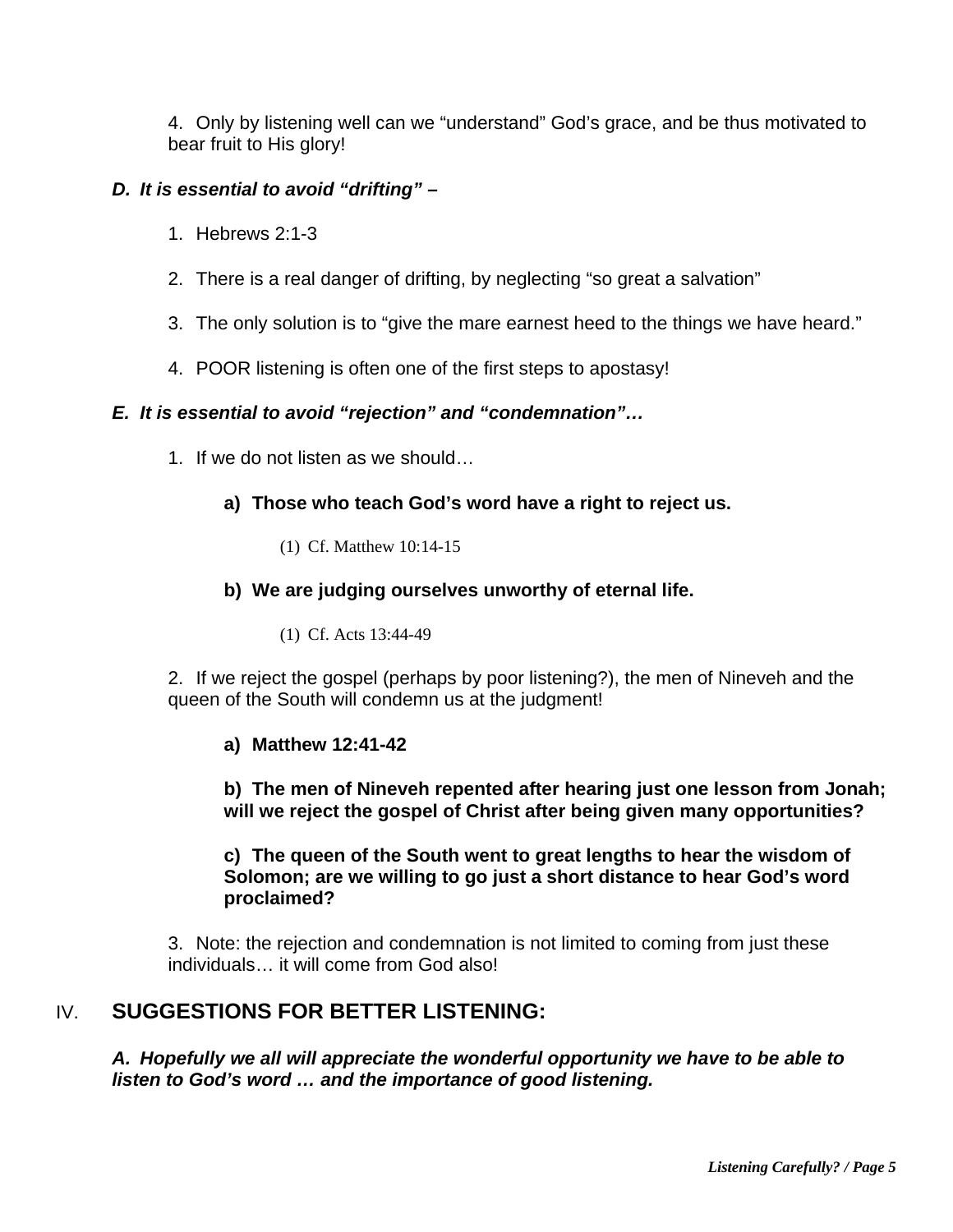1. How can we improve our ability to listen?

#### *B. Make "listening" an act of worship.*

1. How you listen to God's word being read or preached is as much an indication of your devotion to God as to how you pray or sing!

2. So when you have opportunities to listen, do it with an attitude toward worship!

#### **a) Think of how you would listen if some great person were speaking (Paul, Peter, Stephen…)**

**b) The proclamation of the word of God deserves our attention (no matter the eloquence – or lack thereof -- of the speaker).** 

# *C. Listen from first to last…*

1. I.e., pay attention all the way through.

#### **a) Do you expect to understand much of a technical book by simply reading a sentence here and there?**

**b) So it is with listening… sentences, phrases, words, … to be understood must be heard in light of the context in which they are presented.** 

- 2. Speakers must follow certain rules of speech so as to be understood:
	- **a) Introduce the subject.**
	- **b) Present main points with supporting arguments.**
	- **c) Conclude with a summary…** 
		- (1) So, listeners must listen to ALL the parts to truly understand.

#### *D. Look at the speaker…*

- 1. This greatly aids your concentration.
	- **a) Looking elsewhere makes it easy for your mind to wander.**
	- **b) Closing your eyes makes it easy for you to "nod off."**

**c) This requires self-discipline, but it is conducive to developing a longer attention span.**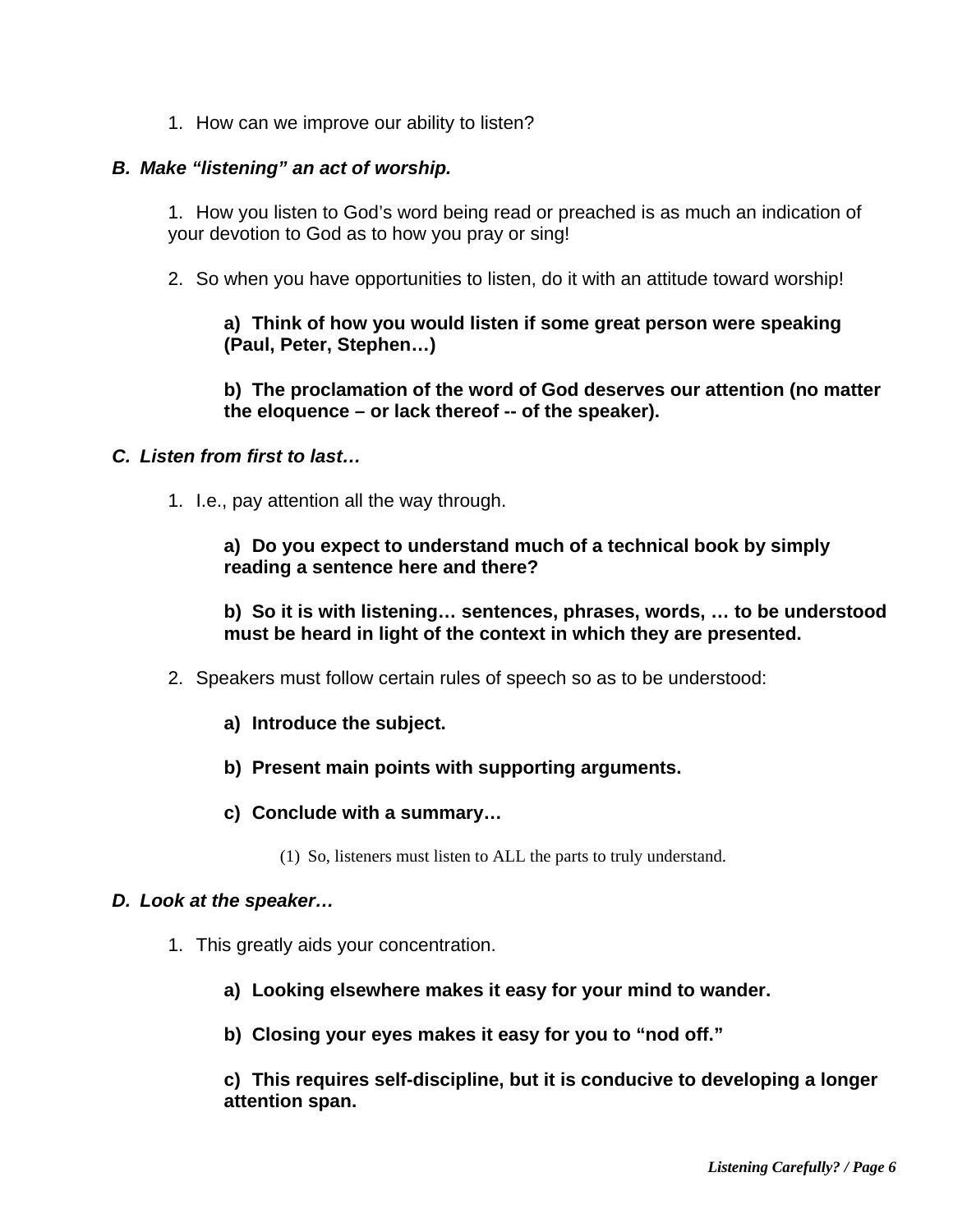# *E. Read along in your Bible.*

1. You remember a greater percentage of what you both see and hear over what you simply hear.

- **a) That is why visual aids are often used in sermons.**
- **b) Your greatest visual aid? Your own Bible!**

# **c) Your knowledge of the Bible will be greatly improved by doing this.**

(1) May be hard at first to keep up, but persevere and it will soon become easier.

# *F. Listen with faith…*

1. I.e., listen with a willingness to accept and believe what is shown in and from God's Word.

- 2. Notice that those who died in the wilderness did not listen with faith!
	- **a) Hebrews 4:1-2**

# **b) If we do not listen "with faith," the same sort of thing will happen to us; i.e., fall short of our heavenly rest!**

# *G. Listen to do…*

1. Are we like the people of Ezekiel's day?

# **a) They loved to hear him, but for the wrong reason.**

- (1) Cf. Ezekiel 33:30-32
- 2. Hearing must be accompanied by "doing" to be of any profit.

#### **a) James 1:22-25**

# V. **CONCLUSION:**

# *A. To be blessed in what we do…*

- 1. That is the goal in presenting these thoughts on listening.
- 2. It all begins with listening in the proper way.